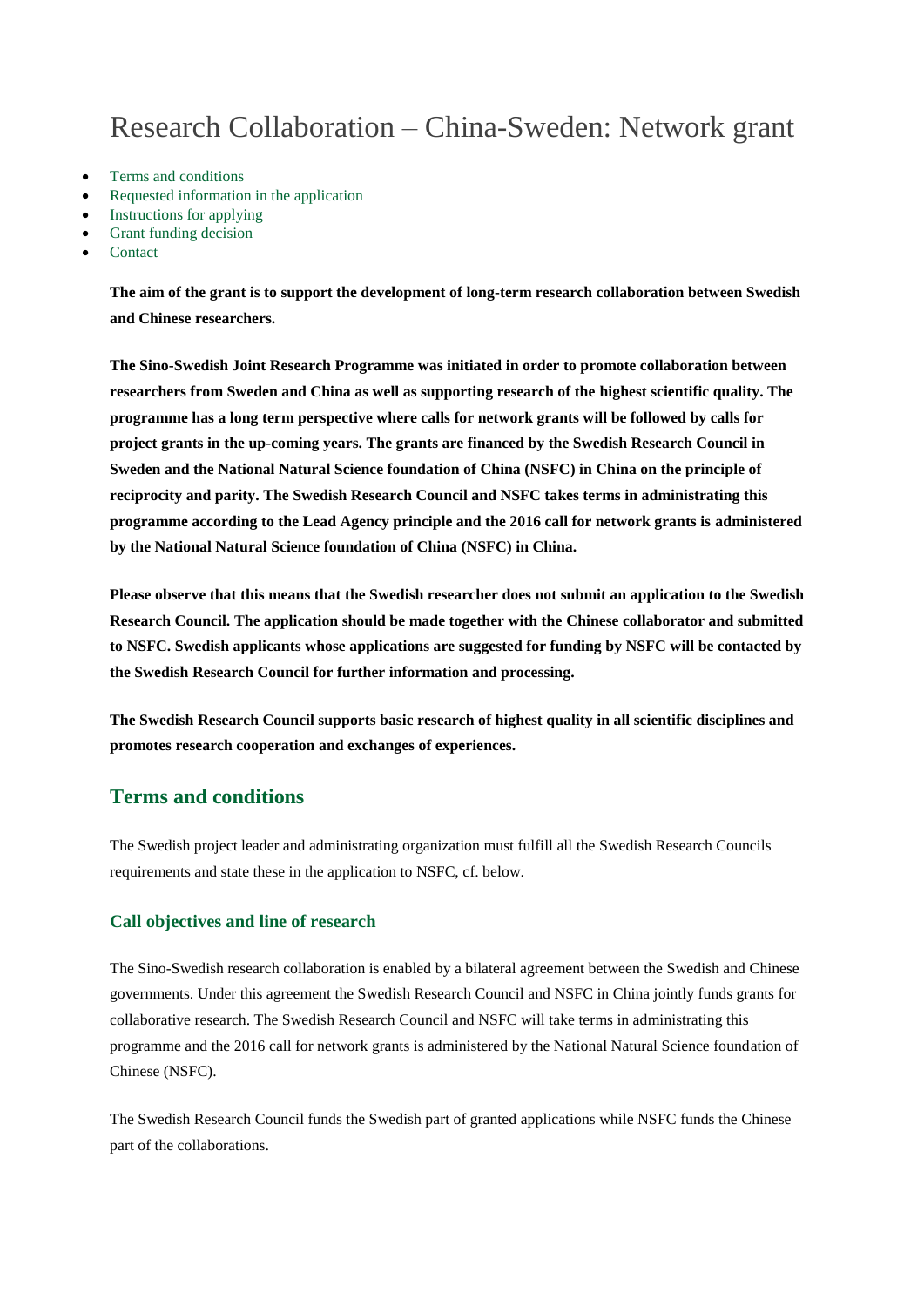The main objective of the grant is support new or existing Sino-Swedish researcher networks that in the longer perspective may develop into long-term collaborations. The collaboration shall be based on the principle of mutual benefit, equality and commonly set objectives. The call for network grants is open for applications concerning research within these two areas:

- **Biotechnology** High quality biotechnological research that aims to develop new technologies or products forresearch, industry, agriculture and clinic
- **New energy** High quality basic research for efficient and environmentally adapted renewable production, efficient utilization of electricity or fuel.

#### **Who may apply?**

The application must include a collaboration between a Swedish researcher and researchers and/or research groups active at a university or research institute in China. The Swedish researcher must be linked to a Swedish university or Higher Education Institute (HEI) and will serve as project leader and scientific supervisor in the research part funded by the Swedish Research Council. The Swedish project leader must hold a Swedish doctoral degree or an equivalent foreign degree. The doctoral degree must have been awarded before the deadline of this call. The date of issue will be considered to be the point in time when all the requirements of the degree were fulfilled (for example mandatory courses, the oral public defense of the doctoral thesis and the approved doctoral thesis). The Chinese project leader must conform to the NSFC regulations (see<http://www.nsfc.gov.cn/> $\mathbb{E}^T$ .

The Swedish project leader shall be involved in the planning of the collaboration and the elaboration of the application.

#### **Participating researchers**

The application may include other participating researchers, who hold a doctoral degree or equivalent, and who will play a key role in the proposed collaboration and in the implementation of the research activities.

#### **Grant period**

The project grant is awarded for a period of 2 years, starting from January 2017. The grant disbursements will start in January 2017 at the earliest.

#### **Costs and grant funding**

The grant covers the Swedish and Chinese budgets separately. The part of the grant covering the Swedish budget costs will be financed by the Swedish Research Council and the part of the grant covering the Chinese budget costs will be financed by the NSFC.

The maximum amount for the Swedish part is 350,000 SEK per year, including indirect costs (costs incurred by the Swedish administrating organisation). The maximum amount for the Chinese part is 125,000 RMB per year. Applying for a higher amount will result in the rejection of the application.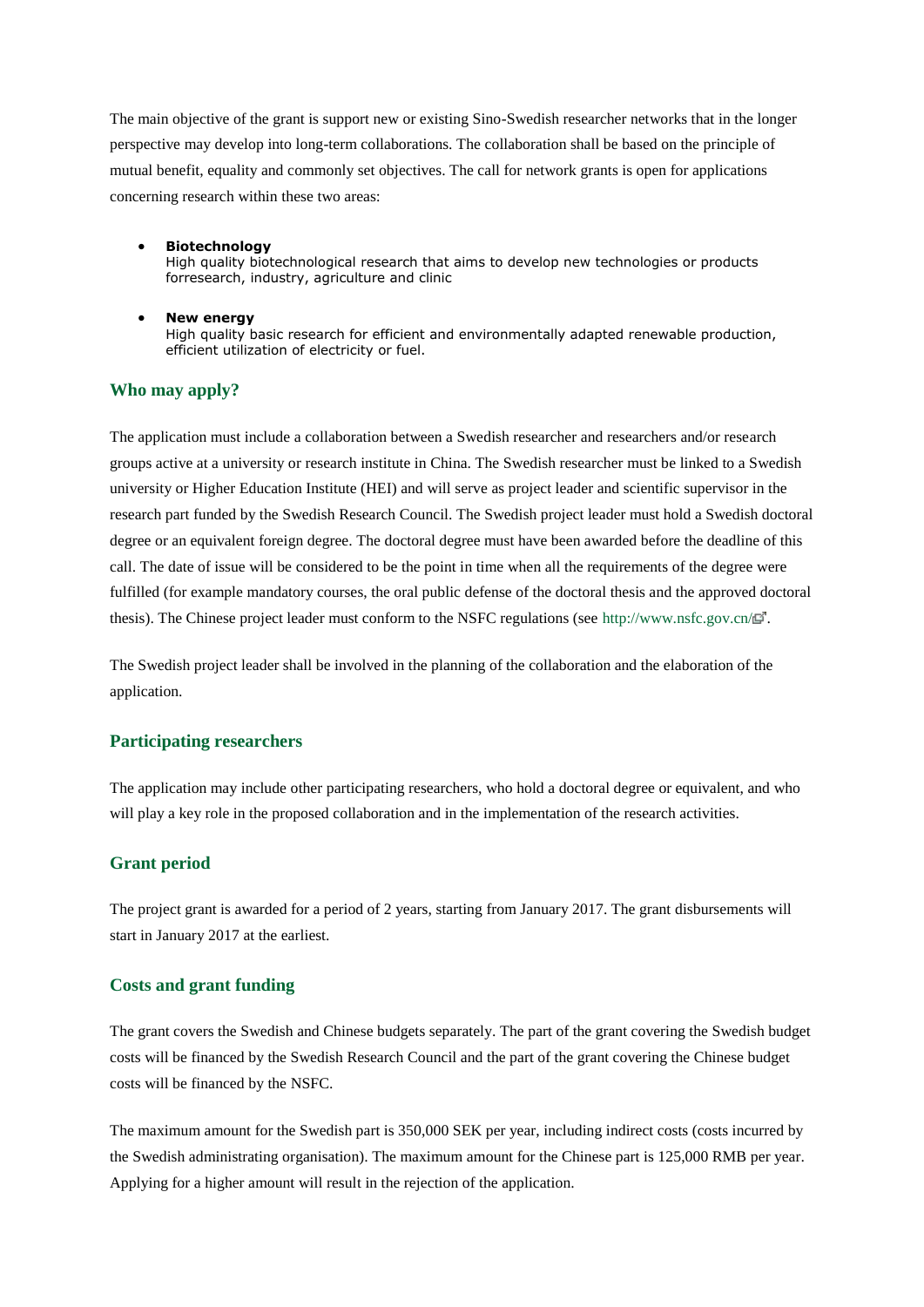The grant may be used to cover costs incurred in connection with international networking and research cooperation activities, such as:

- Research visits within the research collaboration framework.
- Joint seminars or workshops aimed to exchange knowledge and establish a common research agenda.
- Joint publications and other forms of joint information dissemination.
- Preparation/planning of research applications to other research funding bodies.

The Swedish part may also include minor project-related costs (such as minor equipment and consumables) up to a maximum amount of 75,000 SEK per year, including indirect costs. The grant funding may not be used for scholarships or salaries. It may however be used to cover additional subsistence expenses incurred by the Chinese project leader (or by his/her co-workers) during visits to the Swedish project leader.

#### **Please note that the network grant may only be used to cover indirect costs at Swedish universities or**

**HEIs.** For questions as to what qualifies as a direct or indirect cost, please contact your (the Swedish project leader's) HEI.

For all grants funded by the Swedish Research Council, a final financial report must be presented within the prescribed deadlines. If you have been awarded funding before, we will check that all financial reports for previously awarded grants have been submitted. Should a financial report be missing, the current application will be rejected. For questions as to whether all financial statements have been submitted, please turn to the administrating organisation.

#### **Joint budget plan**

Accommodation and meals for Swedish researchers visiting China, and international travel costs of Chinese researchers visiting Sweden, are to be financed by the Chinese part of the grant, and vice versa.

Eligible costs for the Chinese part are:

- 1. Travel, accommodation and subsistence expenses.
- 2. Costs for the organisation of project-related joint workshops and seminars.

## **Number of grants and applications**

A researcher may only participate as the Swedish project leader in one application in this Sino-Swedish Joint Research programme call. A Swedish researcher with a network grant already funded from the Sino-Swedish Joint Research Programme call may not send in a new application until the previous funds expire. There are no restrictions for applying for the network grant if you are the project leader of other ongoing grants from the Swedish Research Council.

#### **Grant administration**

The Swedish and Chinese project leaders will receive funding from their respective national funding agencies. The Swedish part of the grant is administered by a Swedish HEI or another public organisation in Sweden which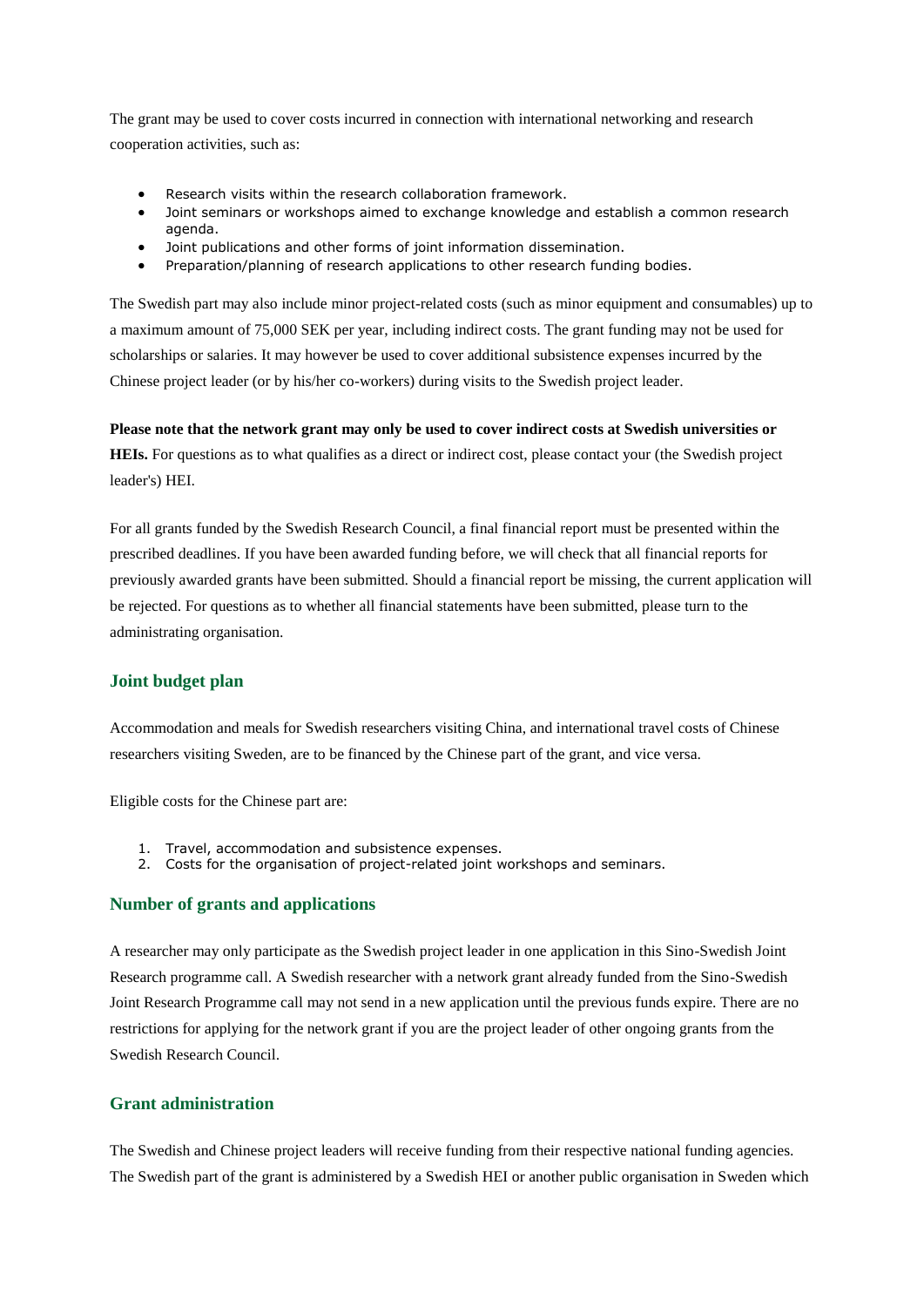fulfils the Swedish Research Council's [requirements for administrating organisations](http://www.vr.se/inenglish/researchfunding/applyforgrants/conditionsforapplicationsandgrants/approvedadministratingorganisations.4.4b1cd22413cb479b80537a9.html)  $\Box$ , and which commits to the terms and conditions in relation to the Swedish part of the research collaboration. In case the Swedish project leader's organisation is not already an approved administrating organisation, it should apply for this status [by](https://prisma.research.se/)  [opening an organisation account](https://prisma.research.se/)  $\mathbb{F}$  with the Swedish Research Council in the Prisma system.

#### **Employment status and terms of employment**

The Swedish project leader shall be employed by the administrating organisation when the grant period begins, unless the Swedish Research Council, the administrating organisation or another employer agree otherwise. The employment with the administration organisation must at least equal 20 percent of a full-time employment.

### **Requested information in the application**

Please see these documents for information

[Mandatory information in the proposal to NSFC](http://www.vr.se/download/18.7a97f1f7155a544f3192c8b1/1467370572702/Mandatory+informtion+in+the+proposal+to+NSFC.pdf)

[National annex Sweden](http://www.vr.se/download/18.7a97f1f7155a544f3192cbb1/1467370669397/National+annex+Sweden.pdf)

# **Instructions for applying**

The Chinese project leader must submit the joint application to NSFC according to [NSFC instructions](http://www.nsfc.gov.cn/publish/portal0/tab38/module491/more.htm) <sup>n</sup> no later than **19th of September (Monday) at 16:00 (Beijing Time).** The Swedish project leader shall be involved in the planning of the collaboration and the elaboration of the application.

The Swedish Research Council will undertake an eligibility check by so that all the requirements for the Swedish applicant is fulfilled before the evaluation process proceeds.

**Please note that the Swedish principle of public access to official records applies to research applications handled by the Swedish Research Council.**

# **Grant funding decision**

By the end of November 2016, the grant funding decisions will be published on the [Swedish Research Council's](http://www.vr.se/inenglish.4.12fff4451215cbd83e4800015152.html) and [NSFC's](http://www.nsfc.gov.cn/) websites. The Swedish project leaders of the granted applications will be contacted by the Swedish Research Council and asked to send in an application in the Swedish Research Councils application system Prisma for proceeding with funding disbursement. This application must also be signed by the official representative of the Swedish administrating organization, confirming the terms and conditions in relation to the Swedish part of the research collaboration. More detailed information for this procedure will be given to these applicants in due time.

The grant disbursements from the respective national agencies will start in January 2017 at the earliest.